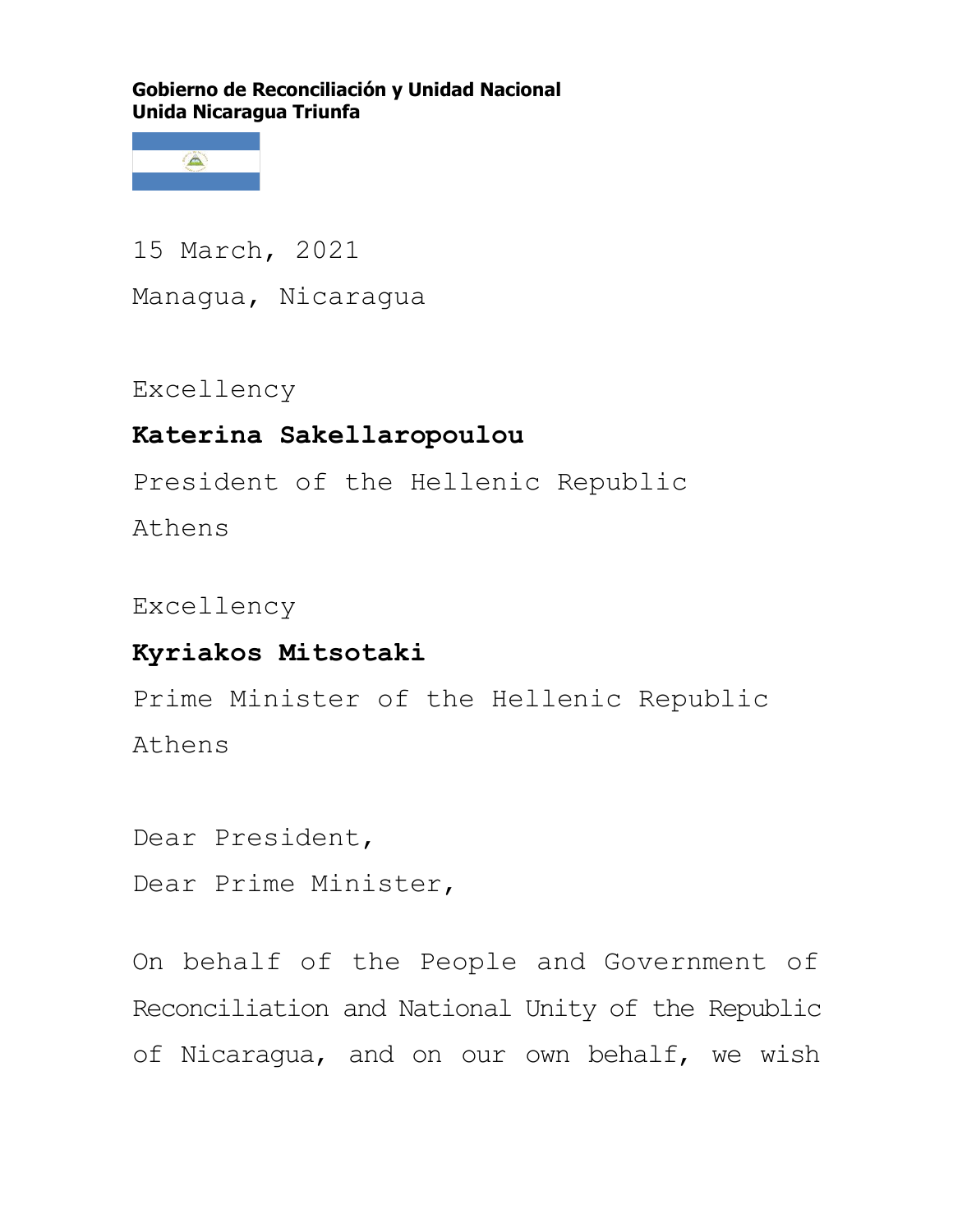to express our warmest Congratulations to You, the People and Government of the Hellenic Republic, on the special occasion of commemorating the 200th Anniversary of the Declaration of Independence, on 25 March; a historical and transcendental milestone for a People that have contributed so much to the cultural, philosophical and moral advancement of the human civilization.

The path traveled, filled with challenges and victories, highlights the strength of a brave and resilient People, which has decisively moved forward on the basis of such important and essential concepts as are Love, Peace, Democracy and Wisdom.

The People and Government of the Republic of Nicaragua join the People and Government of the Hellenic Republic in celebrating this important National Holiday, as we convey our most sincere wishes for Progress and Well-being, for many more years to come.